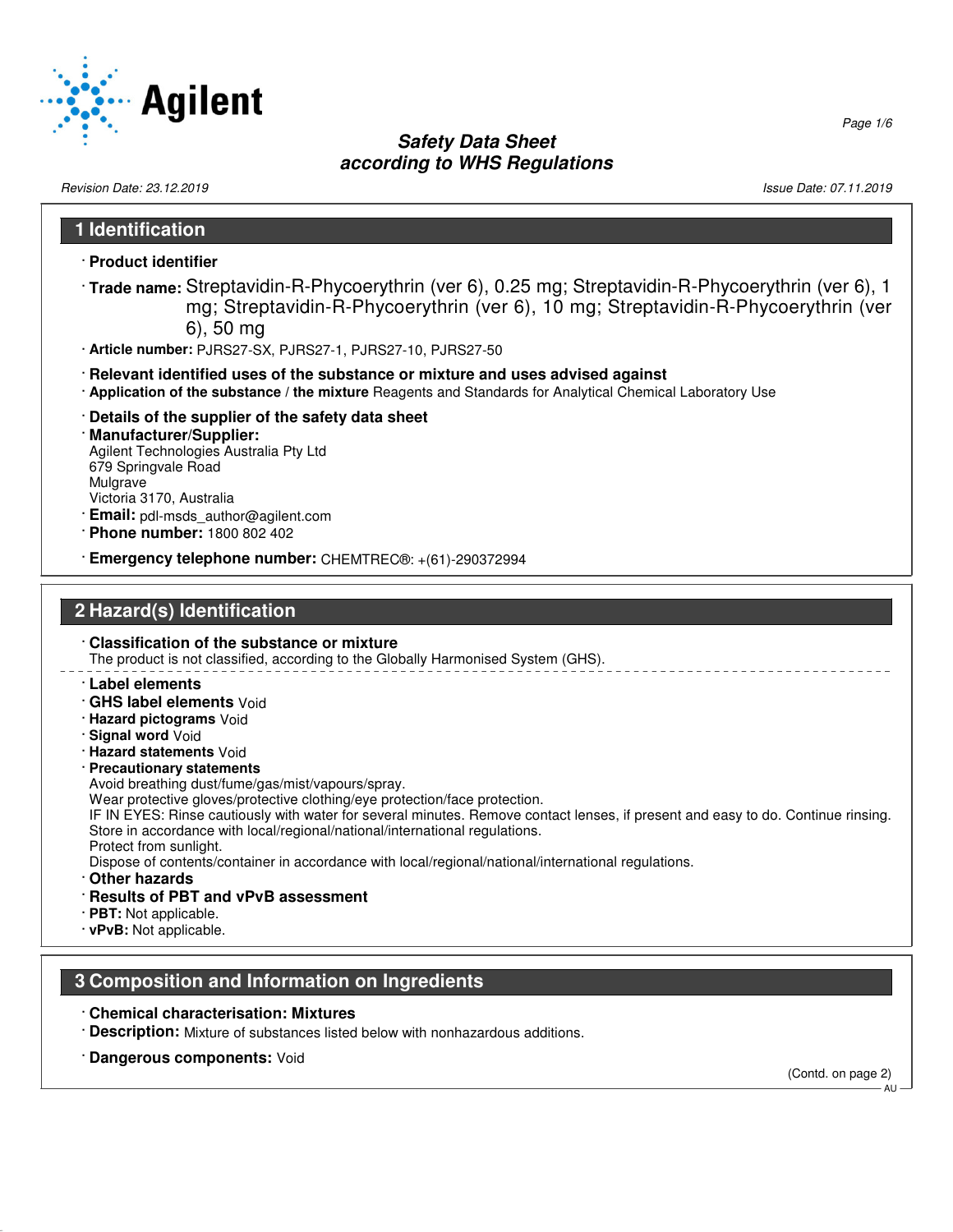Revision Date: 23.12.2019 Issue Date: 07.11.2019

(Contd. of page 1)

**Trade name:** Streptavidin-R-Phycoerythrin (ver 6), 0.25 mg; Streptavidin-R-Phycoerythrin (ver 6), 1 mg; Streptavidin-R-Phycoerythrin (ver 6), 10 mg; Streptavidin-R-Phycoerythrin (ver 6), 50 mg

· **Additional information:** For the wording of the listed hazard phrases refer to section 16.

# **4 First Aid Measures**

- · **Description of first aid measures**
- · **General information:** No special measures required.
- · **After inhalation:** Supply fresh air; consult doctor in case of complaints.
- · **After skin contact:** Generally the product does not irritate the skin.
- · **After eye contact:** Rinse opened eye for several minutes under running water.
- · **After swallowing:** If symptoms persist consult doctor.
- · **Information for doctor:**
- · **Most important symptoms and effects, both acute and delayed** No further relevant information available.
- · **Indication of any immediate medical attention and special treatment needed** No further relevant information available.

# **5 Fire Fighting Measures**

- · **Extinguishing media**
- · **Suitable extinguishing agents:** Use fire extinguishing methods suitable to surrounding conditions.
- · **Special hazards arising from the substance or mixture** No further relevant information available.
- · **Advice for firefighters**
- · **Protective equipment:** No special measures required.

### **6 Accidental Release Measures**

- · **Personal precautions, protective equipment and emergency procedures** Wear protective gloves / eye protection / face protection.
- **Environmental precautions:** No special measures required.
- · **Methods and material for containment and cleaning up:**
- Absorb with liquid-binding material (sand, diatomite, acid binders, universal binders, sawdust).
- **Reference to other sections**
- See Section 7 for information on safe handling.
- See Section 8 for information on personal protection equipment.
- See Section 13 for disposal information.

# **7 Handling and Storage**

- · **Handling:**
- · **Precautions for safe handling** Wear protective gloves / eye protection / face protection.
- · **Information about fire and explosion protection:** No special measures required.
- · **Conditions for safe storage, including any incompatibilities**
- · **Storage:**
- · **Requirements to be met by storerooms and receptacles:** No special requirements.
- · **Information about storage in one common storage facility:** Not required.
- · **Further information about storage conditions:** None.

(Contd. on page 3)

AU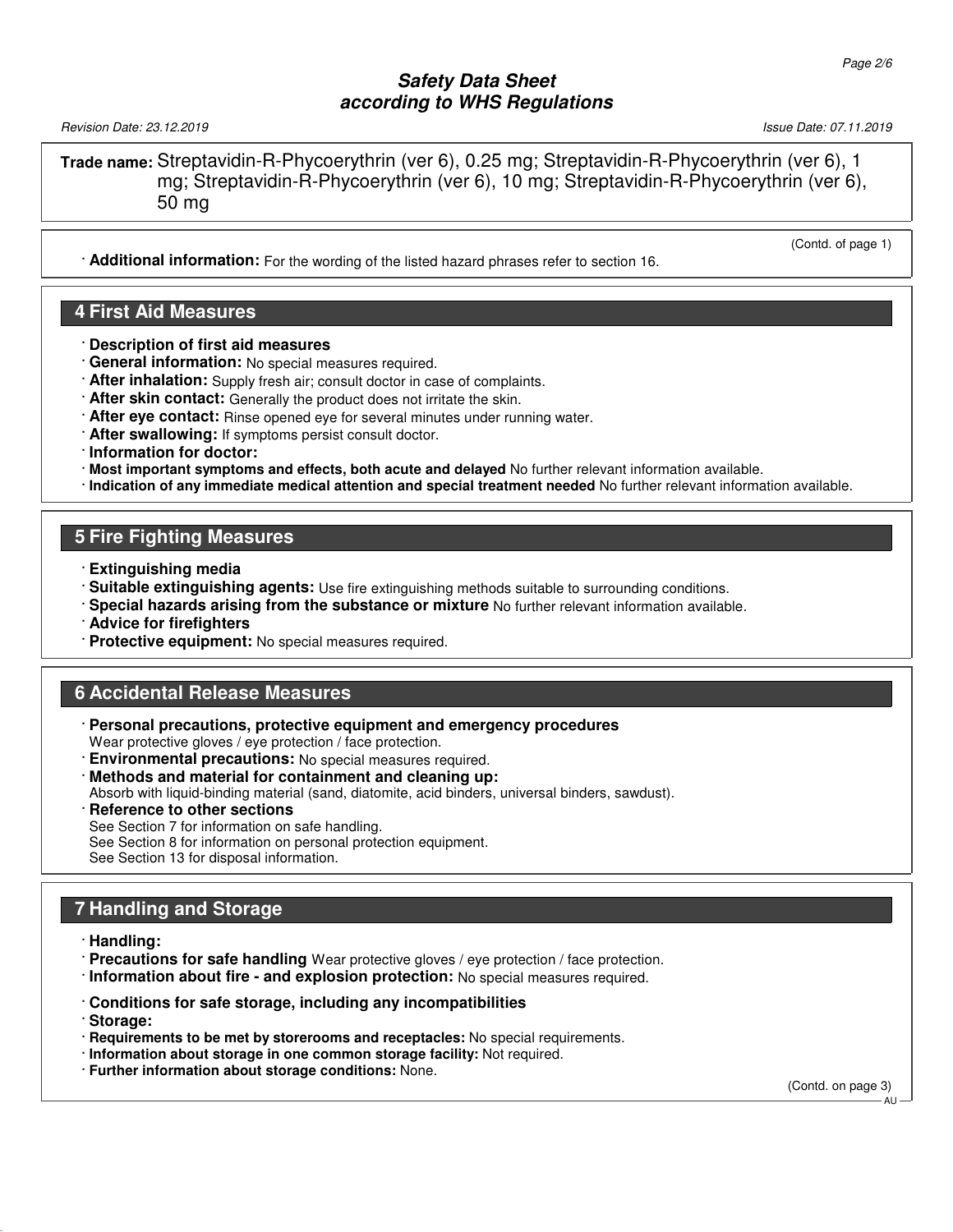Revision Date: 23.12.2019 Issue Date: 07.11.2019

**Trade name:** Streptavidin-R-Phycoerythrin (ver 6), 0.25 mg; Streptavidin-R-Phycoerythrin (ver 6), 1 mg; Streptavidin-R-Phycoerythrin (ver 6), 10 mg; Streptavidin-R-Phycoerythrin (ver 6), 50 mg

· **Specific end use(s)** No further relevant information available.

#### **8 Exposure controls and personal protection**

- · **Additional information about design of technical facilities:** No further data; see item 7.
- · **Control parameters**
- · **Ingredients with limit values that require monitoring at the workplace:**
- The product does not contain any relevant quantities of materials with critical values that have to be monitored at the workplace.
- · **Additional information:** The lists valid during the making were used as basis.
- · **Exposure controls**
- · **Personal protective equipment:**
- · **General protective and hygienic measures:**

The usual precautionary measures are to be adhered to when handling chemicals.

- · **Respiratory protection:** Not required.
- · **Protection of hands:**

The glove material has to be impermeable and resistant to the product/ the substance/ the preparation.

Selection of the glove material on consideration of the penetration times, rates of diffusion and the degradation

- · **Material of gloves** Wear suitable gloves.
- · **Penetration time of glove material**
- The exact break through time has to be found out by the manufacturer of the protective gloves and has to be observed.
- · **Eye protection:** Wear eye protection / face protection.

#### **9 Physical and Chemical Properties**

| · Information on basic physical and chemical properties<br><b>General Information</b> |                                               |                              |
|---------------------------------------------------------------------------------------|-----------------------------------------------|------------------------------|
| · Appearance:                                                                         |                                               |                              |
| Form:                                                                                 | Liquid                                        |                              |
| Colour:                                                                               | Red                                           |                              |
| · Odour:                                                                              | Characteristic                                |                              |
| Odour threshold:                                                                      | Not determined.                               |                              |
| $\cdot$ pH-value at 20 $\degree$ C:                                                   | 8.2                                           |                              |
| Change in condition                                                                   |                                               |                              |
| Melting point/freezing point:                                                         | $0^{\circ}$ $C$                               |                              |
| Initial boiling point and boiling range:                                              | 100 $\degree$ C                               |                              |
| · Flash point:                                                                        | Not applicable.                               |                              |
| · Flammability (solid, gas):                                                          | Not applicable.                               |                              |
| · Decomposition temperature:                                                          | Not determined.                               |                              |
| · Auto-ignition temperature:                                                          | Product is not selfigniting.                  |                              |
| <b>Explosive properties:</b>                                                          | Product does not present an explosion hazard. |                              |
| <b>Explosion limits:</b>                                                              |                                               |                              |
| Lower:                                                                                | Not determined.                               |                              |
|                                                                                       |                                               | (Contd. on page 4)<br>· AU · |

(Contd. of page 2)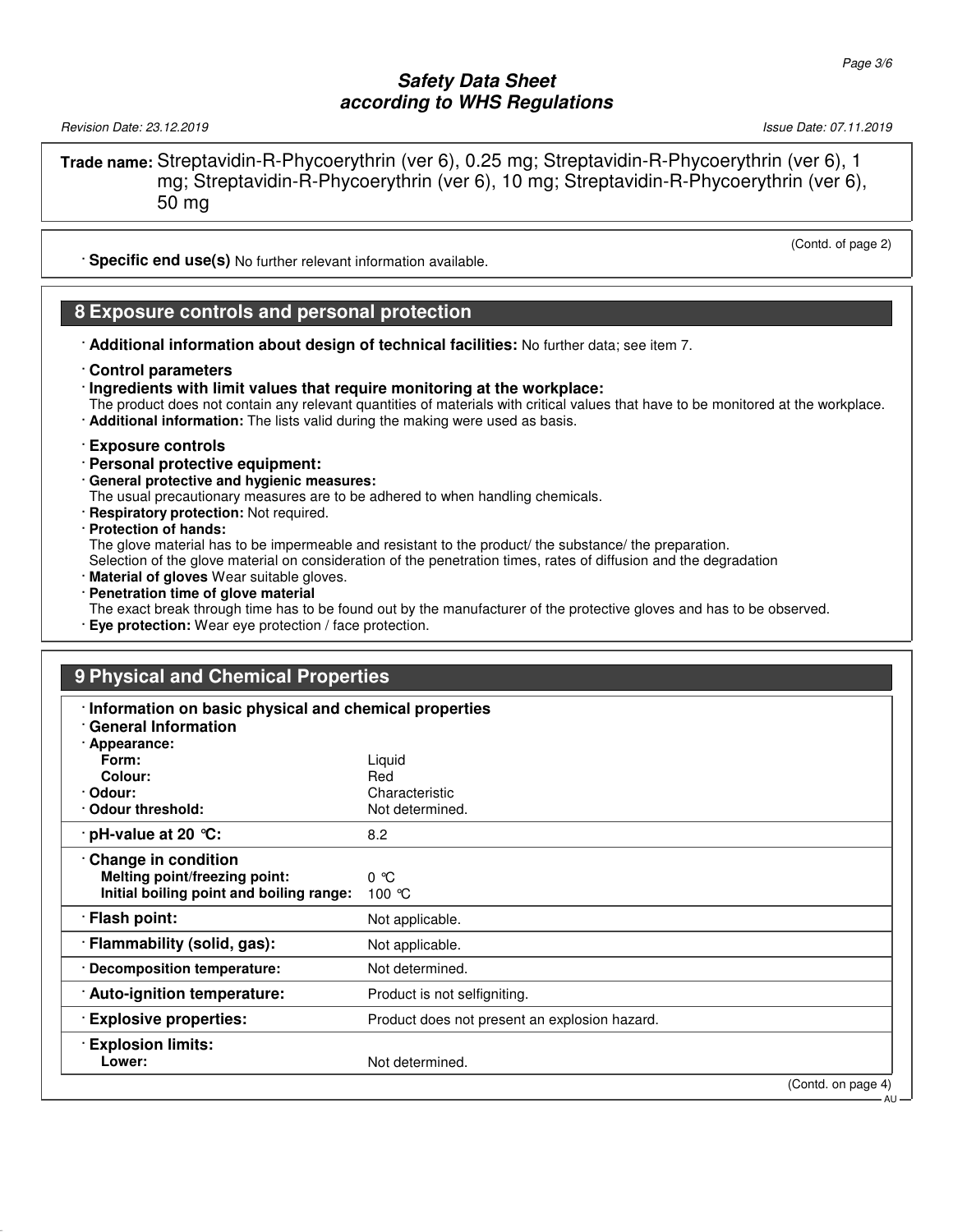Revision Date: 23.12.2019 Issue Date: 07.11.2019

**Trade name:** Streptavidin-R-Phycoerythrin (ver 6), 0.25 mg; Streptavidin-R-Phycoerythrin (ver 6), 1 mg; Streptavidin-R-Phycoerythrin (ver 6), 10 mg; Streptavidin-R-Phycoerythrin (ver 6), 50 mg

|                                                           |                                            | (Contd. of page 3) |  |
|-----------------------------------------------------------|--------------------------------------------|--------------------|--|
| Upper:                                                    | Not determined.                            |                    |  |
| Vapour pressure at 20 °C:                                 | 23 hPa                                     |                    |  |
| Density:                                                  | Not determined.                            |                    |  |
| · Relative density                                        | Not determined.                            |                    |  |
| · Vapour density                                          | Not determined.                            |                    |  |
| · Evaporation rate                                        | Not determined.                            |                    |  |
| · Solubility in / Miscibility with                        |                                            |                    |  |
| water:                                                    | Not miscible or difficult to mix.          |                    |  |
| · Partition coefficient: n-octanol/water: Not determined. |                                            |                    |  |
| · Viscosity:                                              |                                            |                    |  |
| Dynamic at 20 $°C$ :                                      | $0.952$ mPas                               |                    |  |
| Kinematic:                                                | Not determined.                            |                    |  |
| · Solvent content:                                        |                                            |                    |  |
| Water:                                                    | 98.8%                                      |                    |  |
| Solids content:                                           | 1.0%                                       |                    |  |
| Other information                                         | No further relevant information available. |                    |  |

# **10 Stability and Reactivity**

· **Reactivity** No further relevant information available.

- · **Chemical stability**
- · **Thermal decomposition / conditions to be avoided:** No decomposition if used according to specifications.
- · **Possibility of hazardous reactions** No dangerous reactions known.
- · **Conditions to avoid** No further relevant information available.
- · **Incompatible materials:** No further relevant information available.
- · **Hazardous decomposition products:** No dangerous decomposition products known.

### **11 Toxicological Information**

- · **Information on toxicological effects**
- · **Acute toxicity**
- · **Primary irritant effect:**
- · **Skin corrosion/irritation** May be harmful in contact with skin.
- · **Serious eye damage/irritation** No irritating effect.
- · **Respiratory or skin sensitisation** No sensitising effects known.
- · **Additional toxicological information:**

The product is not subject to classification according to the calculation method of the General EU Classification Guidelines for Preparations as issued in the latest version.

When used and handled according to specifications, the product does not have any harmful effects to our experience and the information provided to us.

(Contd. on page 5)

AU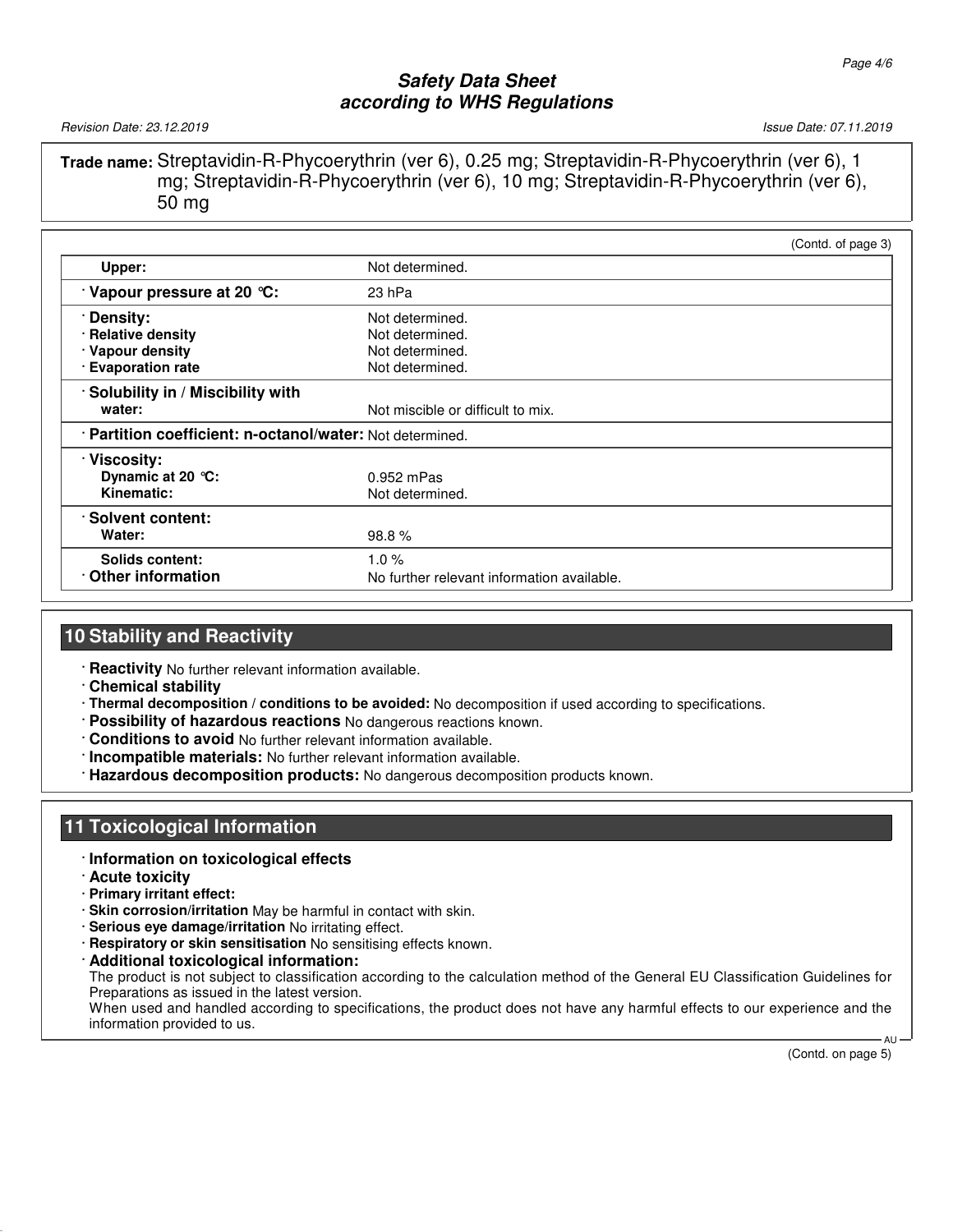Revision Date: 23.12.2019 Issue Date: 07.11.2019

**Trade name:** Streptavidin-R-Phycoerythrin (ver 6), 0.25 mg; Streptavidin-R-Phycoerythrin (ver 6), 1 mg; Streptavidin-R-Phycoerythrin (ver 6), 10 mg; Streptavidin-R-Phycoerythrin (ver 6), 50 mg

(Contd. of page 4)

### **12 Ecological Information**

- · **Toxicity**
- · **Aquatic toxicity:** No further relevant information available.
- · **Persistence and degradability** No further relevant information available.
- · **Behaviour in environmental systems:**
- · **Bioaccumulative potential** No further relevant information available.
- · **Mobility in soil** No further relevant information available.
- · **Additional ecological information:**
- · **General notes:** Not hazardous for water.
- · **Results of PBT and vPvB assessment**
- · **PBT:** Not applicable.
- · **vPvB:** Not applicable.
- · **Other adverse effects** No further relevant information available.

#### **13 Disposal considerations**

- · **Waste treatment methods**
- · **Recommendation** Dispose of contents/container in accordance with local/regional/national/international regulations.
- · **Uncleaned packaging:**
- · **Recommendation:** Disposal must be made according to official regulations.

### **14 Transport information**

| · UN-Number<br>· ADG, ADN, IMDG, IATA                                                    | not regulated   |        |
|------------------------------------------------------------------------------------------|-----------------|--------|
| · UN proper shipping name<br>· ADG, ADN, IMDG, IATA                                      | not regulated   |        |
| · Transport hazard class(es)                                                             |                 |        |
| · ADG, ADN, IMDG, IATA<br>· Class                                                        | not regulated   |        |
| · Packing group<br>· ADG, IMDG, IATA                                                     | not regulated   |        |
| <b>Environmental hazards:</b>                                                            | Not applicable. |        |
| · Special precautions for user                                                           | Not applicable. |        |
| Transport in bulk according to Annex II of Marpol and<br>the IBC Code<br>Not applicable. |                 |        |
| · UN "Model Regulation":                                                                 | not regulated   |        |
|                                                                                          |                 | - AU - |

(Contd. on page 6)